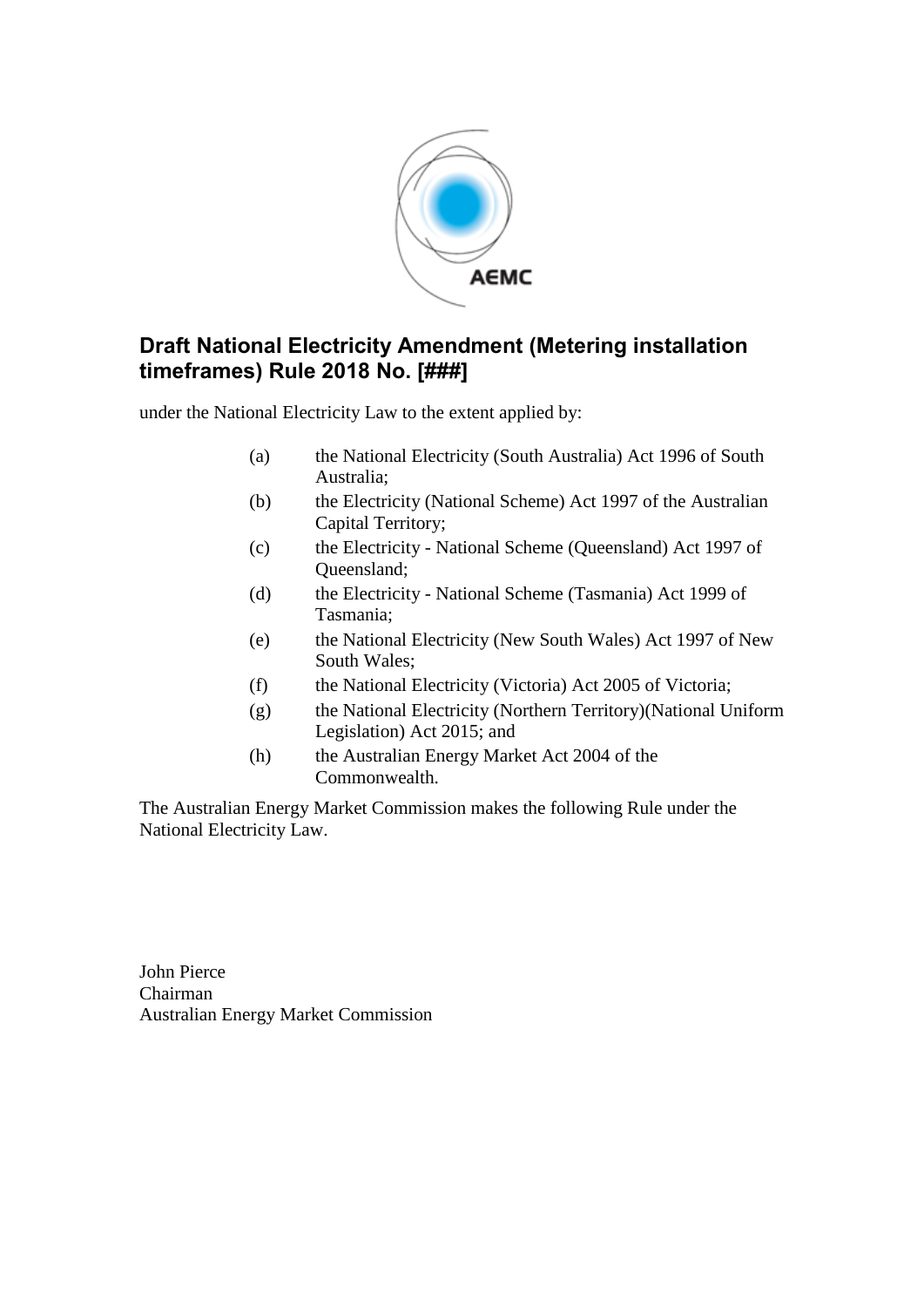# **Draft National Electricity Amendment (Metering installation timeframes) Rule 2018 No. [###]**

# **1 Title of Rule**

This Rule is the *Draft National Electricity Amendment (Metering installation timeframes) Rule 2018 No. [###]*.

# **2 Commencement**

This Rule commences operation on 1 January 2019.

# <span id="page-1-0"></span>**3 Amendment of the National Electricity Rules**

The National Electricity Rules are amended as set out in [Schedule 1.](#page-2-0)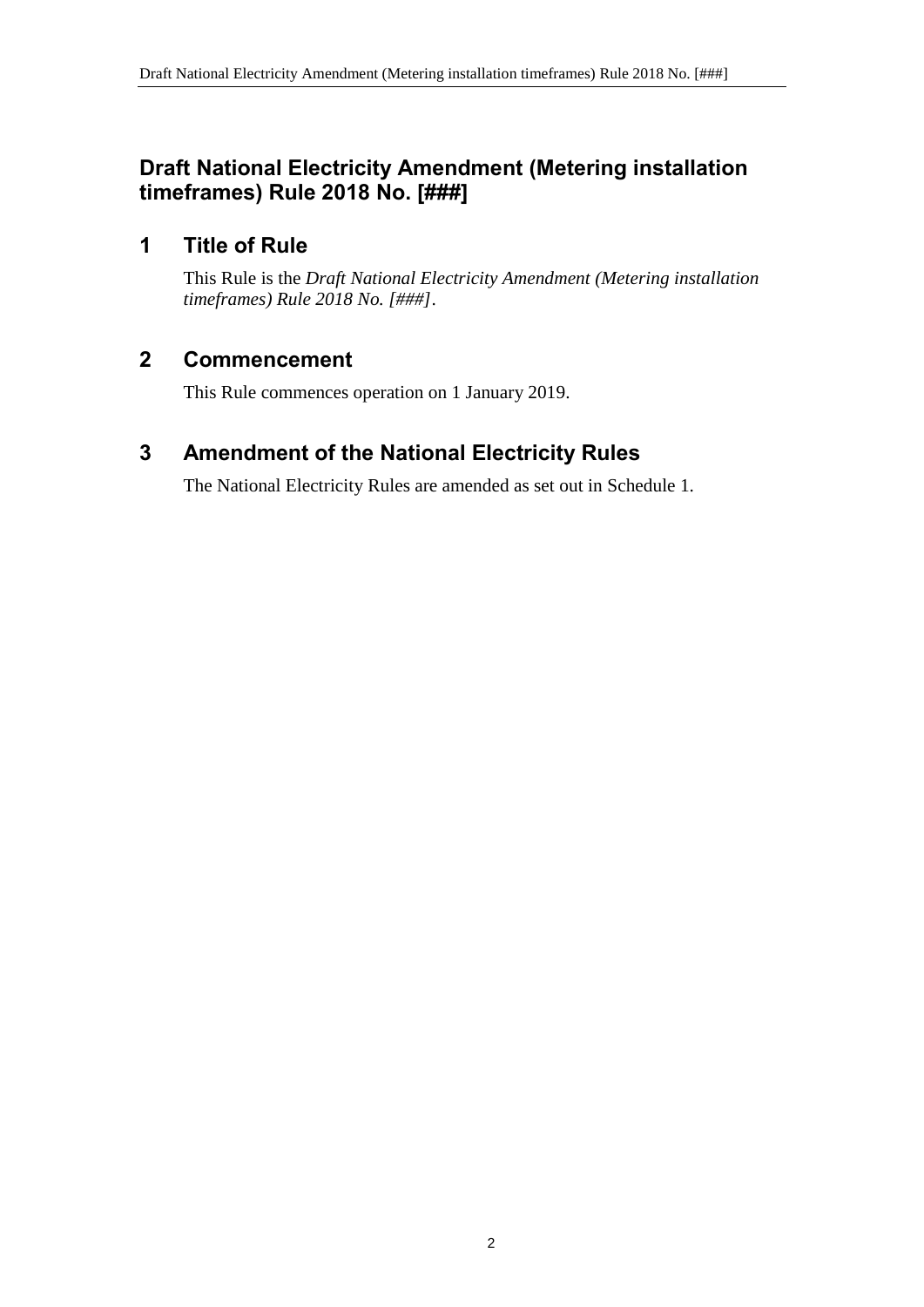# <span id="page-2-0"></span>**Schedule 1 Amendment to the National Electricity Rules**

[\(Clause 3\)](#page-1-0)

# **[1] Clause 7.8.10 Meter installation malfunctions**

In the title of clause 7.8.10, omit "**Meter**" and substitute "**Metering**".

## **[2] Clause 7.8.10 Metering installation malfunctions**

Omit paragraph (a) of clause 7.8.10 in its entirety before the note and substitute:

(a) Unless an exemption is obtained by the *Metering Coordinator* from *AEMO* under this clause 7.8.10, the *Metering Coordinator* must, if a *metering installation malfunction* occurs in respect of a *connection point* with a type 1, 2 or 3 *metering installation*, cause repairs to be made to the *metering installation* as soon as practicable but no later than 2 *business days* after the *Metering Coordinator* has been notified of the *metering installation malfunction*.

## **[3] Clause 7.8.10 Metering installation malfunctions**

After clause 7.8.10(a), insert:

- (aa) Unless an exemption is obtained by the *Metering Coordinator* from *AEMO* under this clause 7.8.10, if a *metering installation malfunction* occurs, the *Metering Coordinator* must in respect of a *connection point* with:
	- (1) a *metering installation* at a *small customer's* premises, cause repairs to be made to the *metering installation* as soon as practicable but no later than 15 *business days* after the *Metering Coordinator* has been notified of the *metering installation malfunction*; or
	- (2) a *metering installation* other than the installations referred to in paragraph (a) or subparagraph  $(aa)(1)$ , cause repairs to be made to the *metering installation* as soon as practicable but no later than 10 *business days* after the *Metering Coordinator* has been notified of the *metering installation malfunction*.

# **[4] Clause 7.8.10 Metering installation malfunctions**

In paragraph (b) of clause 7.8.10, omit "paragraph" and substitute "paragraphs".

## **[5] Clause 7.8.10 Metering installation malfunctions**

In paragraph (b) of clause 7.8.10, insert "and (aa)" at the end of the sentence.

# **[6] Clause 7.8.10 Metering installation malfunctions**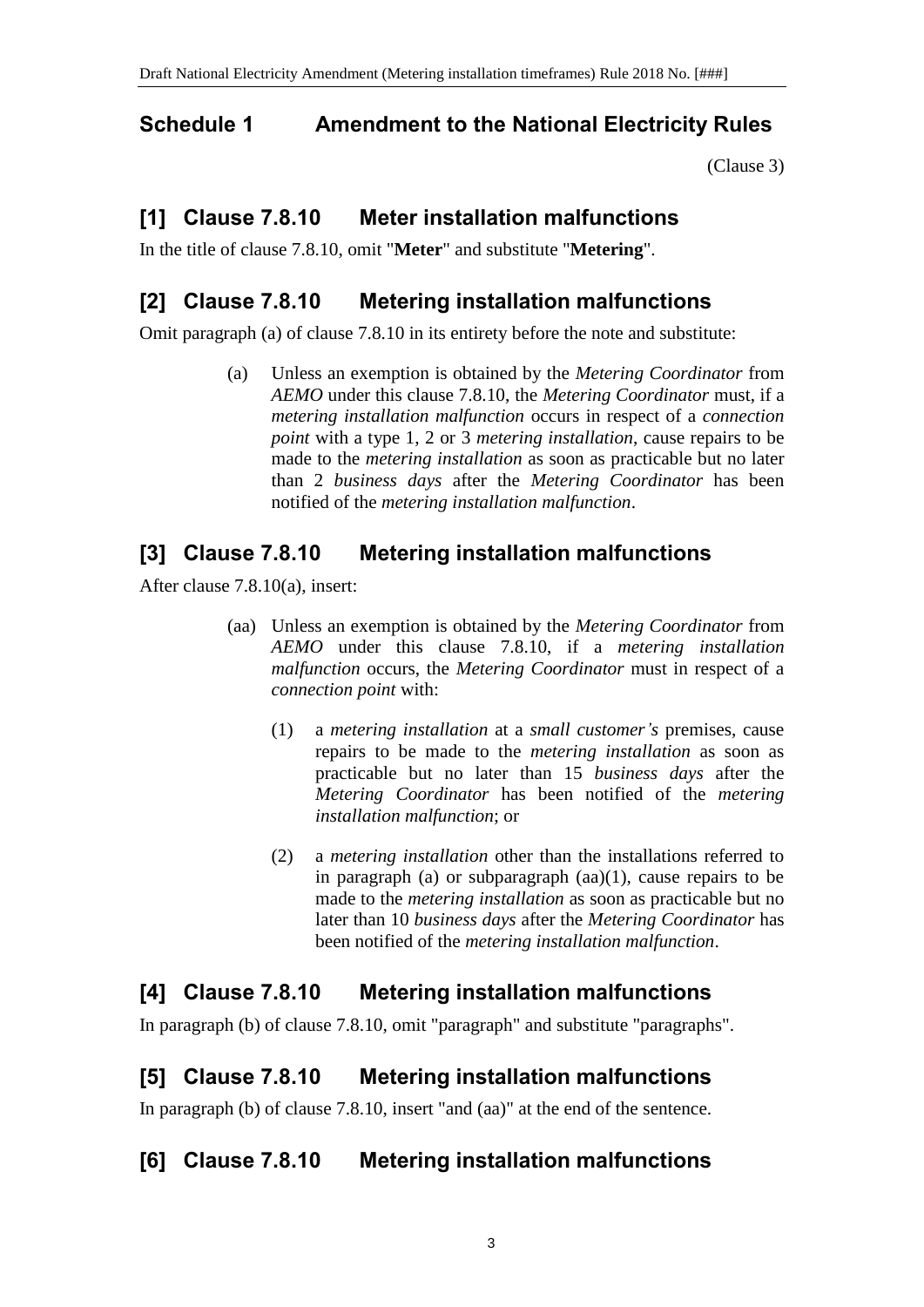In paragraph (d) of clause 7.8.10, omit "paragraph" and substitute "paragraphs".

# **[7] Clause 7.8.10 Metering installation malfunctions**

In paragraph (d) of clause 7.8.10, insert "and (aa)" at the end of the sentence.

## **[8] New clause 7.8.10A Timeframes for meters to be installed – new connection**

After clause 7.8.10, insert:

#### **7.8.10A Timeframes for meters to be installed – new connection**

- (a) Subject to paragraph (b), where a *new connection* is requested at a *small customer's* premises, the *small customer's retailer* must arrange a *meter* to be installed:
	- (1) on a date agreed with the *small customer*; or
	- (2) failing agreement with the *small customer*, no later than 6 *business days* of the *Distribution Network Service Provider* (or, as applicable, the person acting as an agent of the *small customer* in accordance with the *energy laws*) informing the *retailer* that the *connection service* (as defined in clause 5A.A.1) is complete.
- (b) The date agreed under subparagraph (a)(1) or the timeframe under subparagraph  $(a)(2)$  (as applicable) will not apply where:
	- (1) the customer has not entered into an agreement with the *retailer* for the *meter* to be installed;
	- (2) the proposed site for the *meter* at the *small customer's* premises is not accessible or safe, or the *connection service* has not been completed; or
	- (3) installing the *meter* requires interrupting *supply* to another *retail customer*.
- (c) Subject to the reapplication of paragraph (b), on and from the date that an exception under paragraph (b) ceases to apply, the *retailer* must arrange for the *meter* to be installed:
	- (1) on a new date agreed with the *small customer*; or
	- (2) failing agreement, on a date no later than 6 *business days* from the date that the exception ceases to apply.
- (d) Any communications required between the *retailer* and the *Distribution Network Service Provider* under this clause 7.8.10A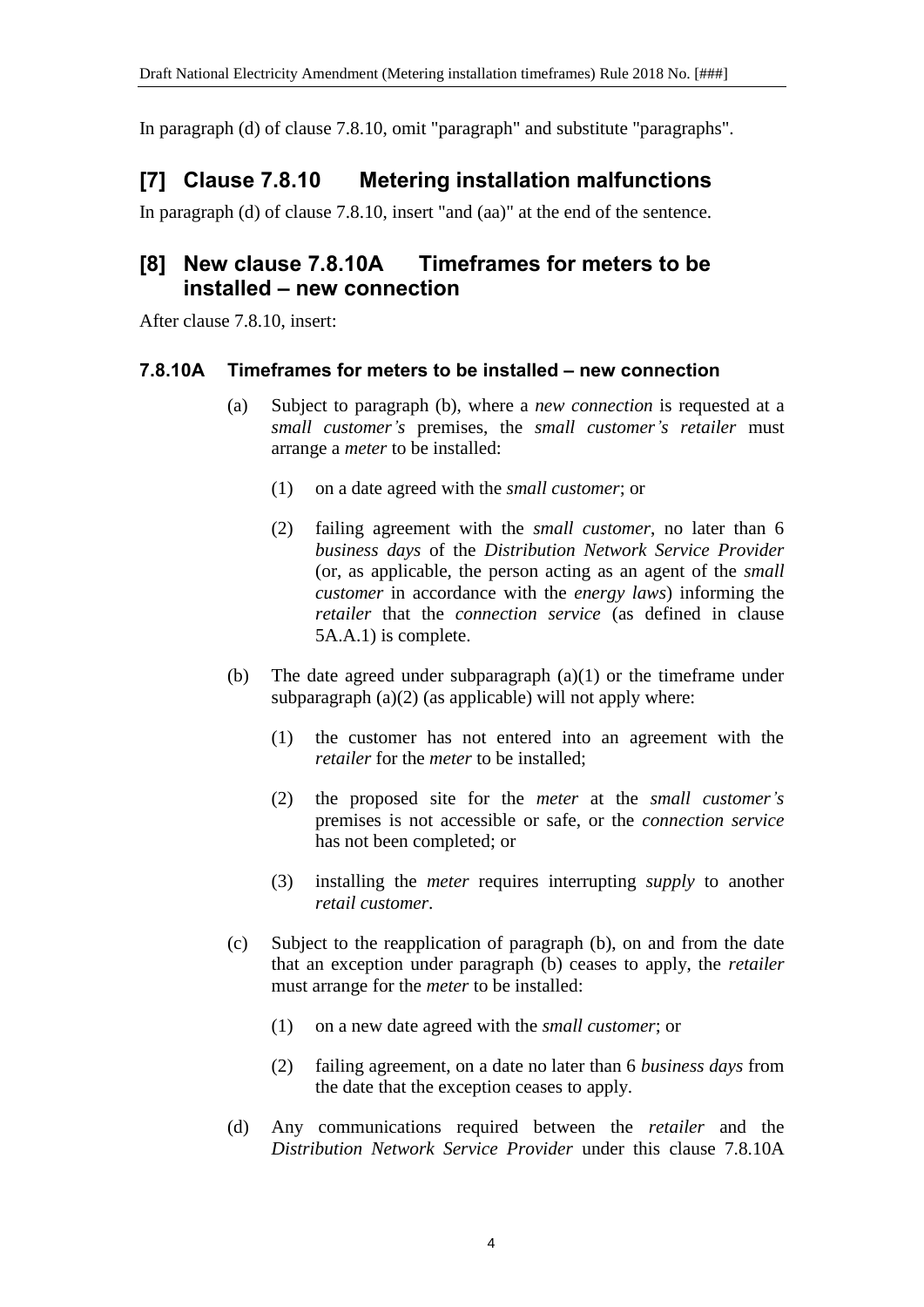must be made promptly through the *B2B e-Hub* or any other agreed method.

#### **Note**

Under the *NERR*, a *retailer* must inform its *small customers* of its obligations under this clause.

#### **[9] New clause 7.8.10B Timeframes for meters to be installed – where a connection service is not required**

After new clause 7.8.10A, insert:

#### **7.8.10B Timeframes for meters to be installed – where a connection service is not required**

- (a) Subject to paragraph (b), if a *small customer* has requested the *retailer* to install a *meter* at the customer's premises and a *connection service* is not required, the *small customer's retailer* must arrange for the *meter* to be installed:
	- (1) on a date agreed with the *small customer*; or
	- (2) failing agreement, on a date no later than 15 *business days* after the *retailer* received the request from the *small customer* for the *meter* to be installed.
- (b) The date agreed under subparagraph (a)(1) or the timeframe under subparagraph  $(a)(2)$  (as applicable) will not apply where:
	- (1) the customer has not entered into an agreement with the *retailer* for the *meter* to be installed;
	- (2) the proposed site for the *meter* at the *small customer's* premises is not accessible, safe, or ready for the *meter* to be installed; or
	- (3) installing the *meter* requires interrupting *supply* to another *retail customer*.
- (c) Subject to the reapplication of paragraph (b), on and from the date that an exception under paragraph (b) ceases to apply, the *retailer* must arrange for the *meter* to be installed:
	- (1) on a new date agreed with the *small customer*; or
	- (2) failing agreement, on a date no later than 15 *business days* from the date that the exception ceases to apply.
- (d) For the avoidance of doubt, the timeframes for *meters* to be installed under this rule 7.8.10B do not apply for a *retailer* initiated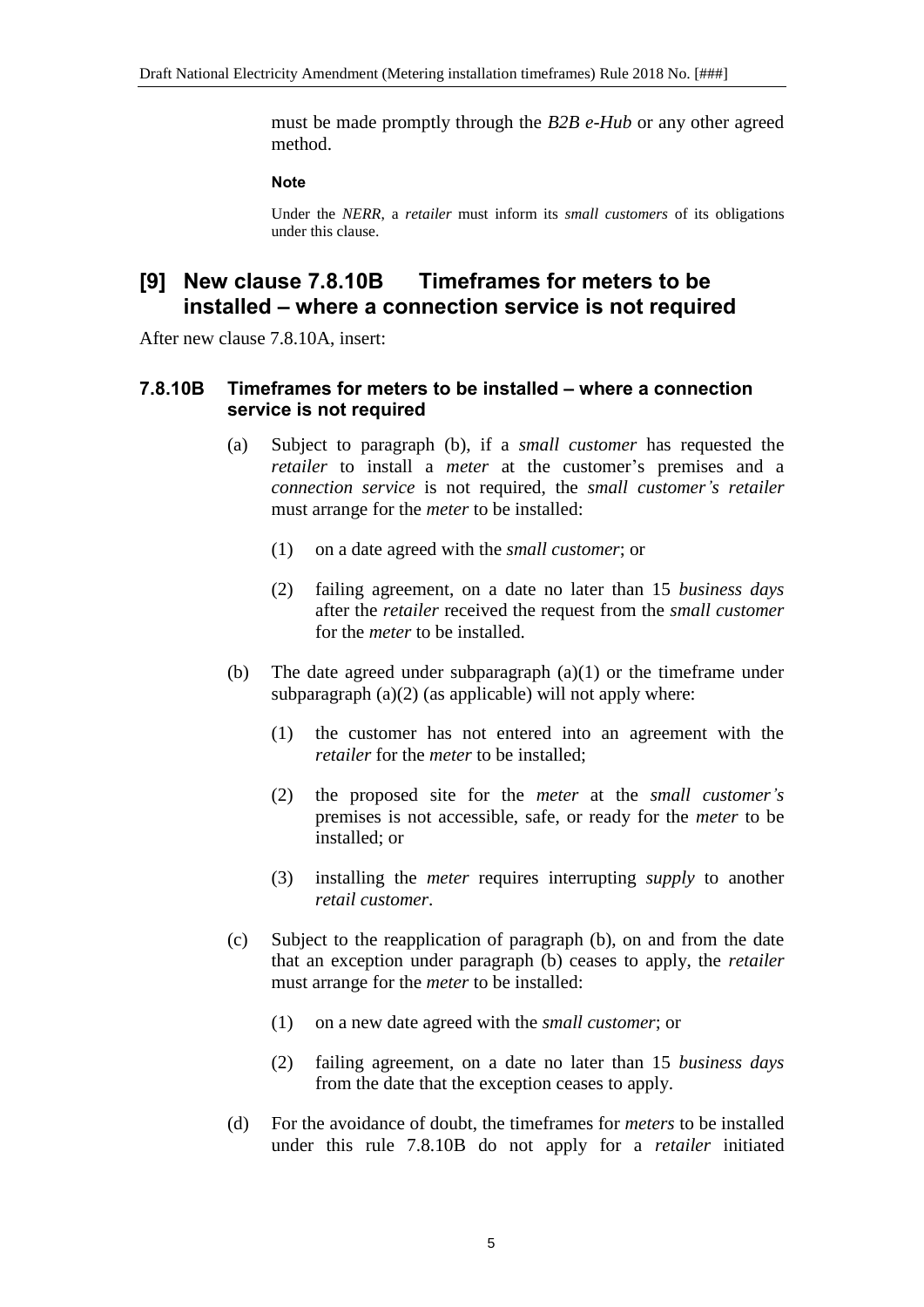installation of a *meter*, including for a *new meter deployment* (as defined in the *NERR*), or for a *new connection*.

#### **Note**

Under the *NERR*, a *retailer* must inform its *small customers* of its obligations under this clause.

#### **[10] New clause 7.8.10C Timeframes for meters to be installed – where a connection alteration is required**

After clause 7.8.10B, insert:

#### **7.8.10C Timeframes for meters to be installed – where a connection alteration is required**

- (a) Subject to paragraph (b), if a *small customer* has requested a *meter* to be installed at the customer's premises, where a *connection alteration* is also required:
	- (1) the *retailer* must arrange for the *meter* to be installed:
		- (i) on a date agreed with the *small customer*, and the *Distribution Network Service Provider* where the *Distribution Network Service Provider* is providing the *connection alteration*; or
		- (ii) failing agreement, on a date no later than 15 *business days* after the *retailer* received the request from the customer for the *meter* to be installed; and
	- (2) where a *Distribution Network Service Provider* is providing the *connection alteration*, it must co-ordinate the *connection alteration*, with the *retailer* and other relevant parties, in order to allow the *retailer* to comply with its obligation under subparagraph (a)(1).
- (b) The date agreed under subparagraph  $(a)(1)(i)$  or the timeframe under subparagraph  $(a)(1)(ii)$  (as applicable) will not apply where:
	- (1) the customer has not entered into an agreement with the *retailer* for the *meter* to be installed;
	- (2) the proposed site for the *meter* at the *small customer's* premises is not accessible, safe, or ready for the *meter* to be installed;
	- (3) installing the *meter* requires interrupting *supply* to another *retail customer*; or
	- (4) the *small customer* has not met the conditions that it is required to comply with under its *connection contract*.